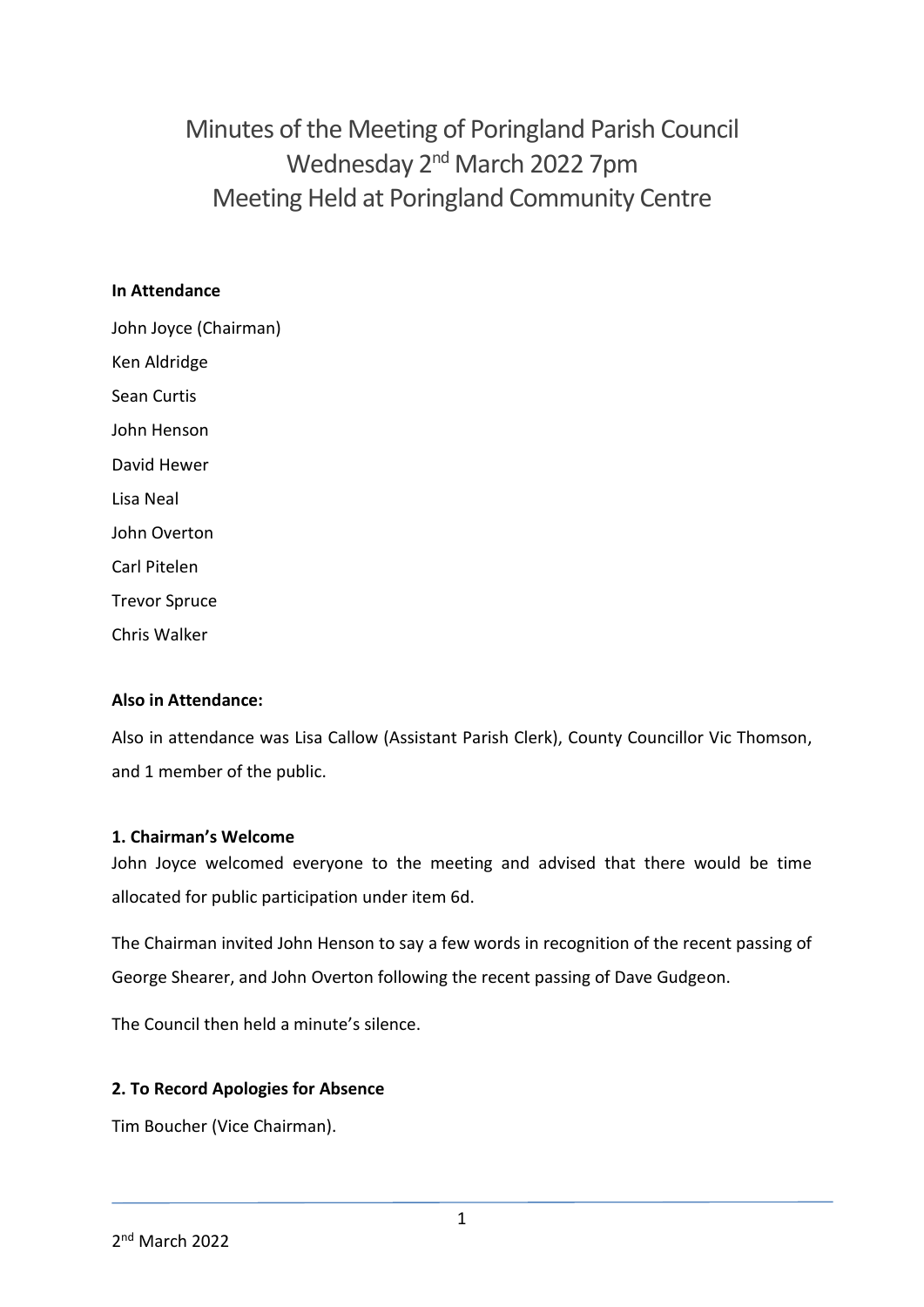## **3. Declarations of Interest and Applications for Dispensation**

Lisa Neal declared an interest in item 7(a), as a member of South Norfolk Council's Development Management Committee.

John Henson, John Joyce and Trevor Spruce declared an interest in items 8b(ii).

## **4. To Agree Minutes of the Meeting Held on 2 nd February 2022**

The minutes of the meeting held on 2<sup>nd</sup> February 2022 were agreed after a proposal by Chris Walker, and a second by David Hewer.

# **5. Matters Arising from the Minutes of 2<sup>nd</sup> February 2022, including the Clerk's report**

The Assistant Clerk's report had been previously circulated with the following updates:

- **Kitchen Upgrade.** Following an email from Norfolk Community Foundation the Clerk was able to negotiate an extension of the grant deadline to July 2022, if the money is not spent by this date the Council are likely to lose the grant. Three quotes were originally received and analysed, with queries sent back to two of the suppliers. This needs to be followed up to see if responses were received. The analysis and recommendation can then be sent to the community centre advisory group for consideration.
- **Breakout Office.** The planning application has been approved by South Norfolk Council. The architects have appointed structural engineers on the Council's behalf to carry out the structural calculations and drawings necessary for Building Regulations Approval and construction.
- **New IT Equipment.** The new IT equipment has arrived and been set up, it is remarkably quicker and more efficient than what it has replaced.
- **Removal of Football Goals from Victory Avenue.** The football goals were removed by the date requested meaning no further action was required by the Council.
- **Cleaning Contractors Day**. South Norfolk Council have proposed 18<sup>th</sup> March as Poringland Cleaning Day to:
	- o Carry out a deep clean of pavements, and public areas including the removal of graffiti, chewing gum and other materials that might be present;
	- $\circ$  Remove unwanted posters, stickers or material used to affix signs to lampposts and areas of public realm;
	- o Remove any rubbish, litter, weeds and material not expected to be in the public realm;
	- o Remove any detritus and material resulting from the work; and
	- o Ensure that there is no damage to public realm assets, shop fronts or windows.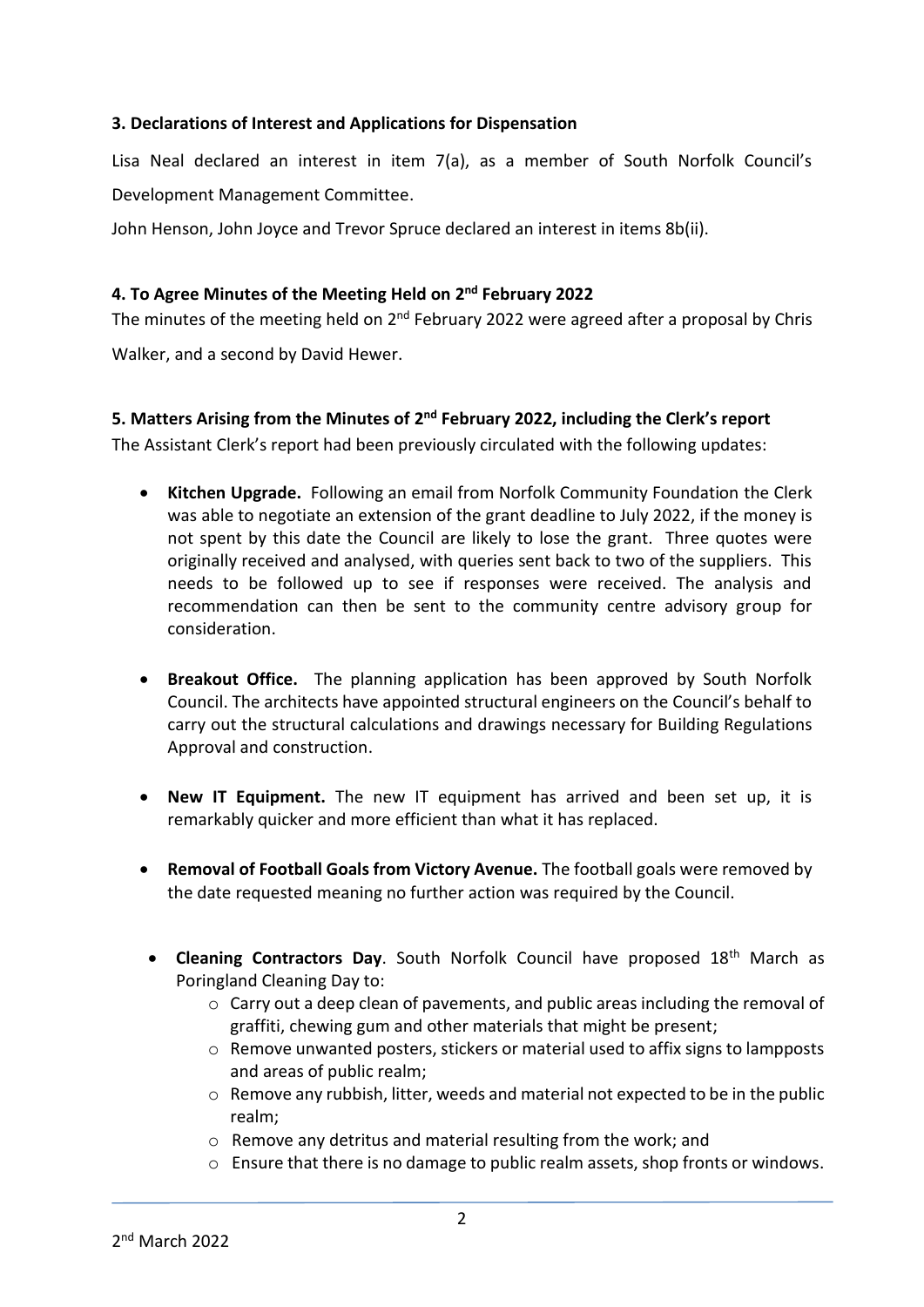# **6. Adjournment for Public Participation, District and County Councillors, and Councillors with any Pecuniary Interests**

It was agreed that standing orders should be suspended.

# a) District Council Report

John Overton informed the Council that Gladman Developments Ltd had been purchased by Barratt Developments Plc.

Following a meeting with representatives from South Norfolk Council John Overton reiterated the importance of getting on the District Council's radar regarding the potential grant available for health and wellbeing projects.

Lisa Neal provided the following updates:

- The South Norfolk Council Economic Development Team have done a great job distributing the covid related grant money from Central Government, and from South Norfolk Council with a total of £56m being paid to 3000 businesses.
- A large project has been undertaken in Harleston Town Centre with South Norfolk Council, and Norfolk County Council working with Harleston Town Council to improve pedestrian movement around the town.
- Norwich Research Park is in the process of being rented and the district Council are considering building more units to rent out.
- South Norfolk Council are looking to double the number of electric charging points for cars, and potentially install them for boats.
- The Business Awards ceremony is taking place on 23<sup>rd</sup> March 2022.
- The South Norfolk Chairman will be lighting the Jubilee beacon on  $2<sup>nd</sup>$  June, and the incoming Chairman will be planting several oak trees in the district.
- The Big Jubilee lunch is the UK's annual celebration on  $5<sup>th</sup>$  June for intended street parties and celebrations, each Parish Council can apply for a £200 grant (Town Councils £300) to put towards an event. Other events planned include Jubilee treasure hunts and Platinum Jubilee cycle trails.

# b) County Council Report

Vic Thomson will send a comprehensive written report to the Parish Councillors following the meeting, he provided the following updates:

- The procurement of fibre broadband has been completed, therefore it should be known shortly by whom and when this will be rolled out. Everyone on the Framingham exchange will receive it.
- The Parish Partnership bids are due to be discussed at cabinet on Monday  $7<sup>th</sup>$ March.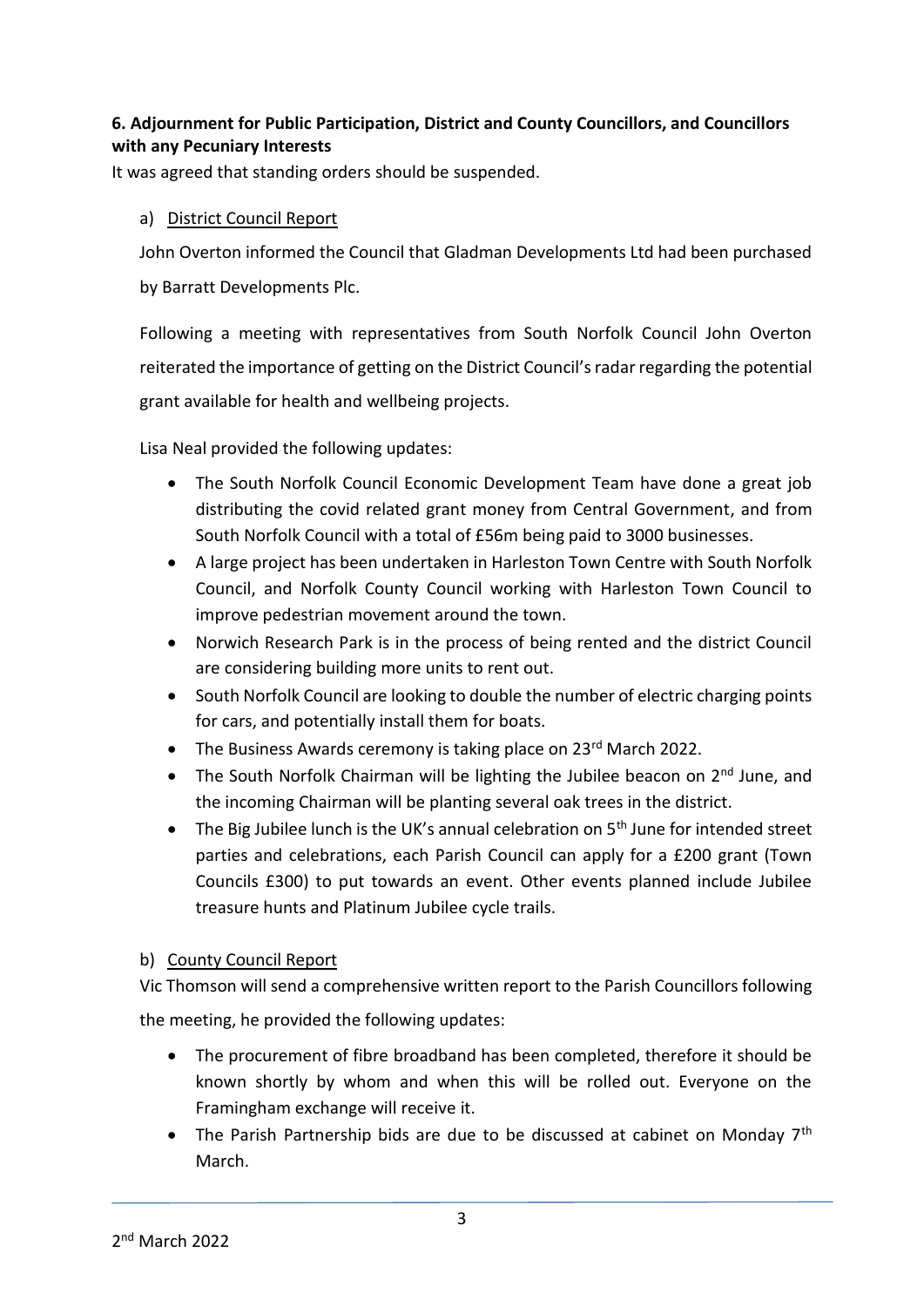- Norfolk County Council has set its 2022/23 budget increase at 2.99%, with 1.99% set by the County Council, and 1% for adult social services allocated to the NHS.
- The Bus Service Improvement Plan is proceeding and looking for grants, it aims to make the service more reliable, punctual, and rurally accessible.
- The annual Recycling Centre Survey is now available for people to complete.
- A reminder that it is the perfect weather for potholes to appear, you can use the County Council's 'report it' app to register any issues.
- Norfolk County Council has invested in two new roles at Norfolk Association of Local Councils dedicated to improving links between Councils.

## c) Public Participation

A representative from the South Yare Wildlife Group confirmed the details of the family wildlife activity afternoon being held on 26<sup>th</sup> March 2022 at the Community Centre. He also reminded everyone of the talk being held on 16<sup>th</sup> March 2022 about the Claylands Project.

## *Standing orders were reinstated.*

*Lisa Neal withdrew from the meeting.* 

## **7. Planning**

## a. To Consider Applications Received

# *i) 2022/0073 – 4 Revels Burroughs Way – Conversion of garage to annex for disabled member of the family unit with store*

Trevor Spruce presented the planning application for consideration. The property is currently a four-bedroom dwelling with ample space to park three cars, which is in keeping with the neighbourhood plan. However, by converting the garage into an annex it will reduce parking availability down to two cars and increase the number of bedrooms to five. The neighbourhood plan stipulates a five-bedroom dwelling should have ample parking for four cars. The road is narrow and therefore on street parking is not ideal or to be encouraged. The Council are sympathetic to the reason behind the application however, should the property be sold in the future, the property will be a five-bedroom house with no guarantees the annex will continue to be used as originally intended. Trevor Spruce proposed the Council object to the planning application, seconded by John Henson, and all in favour.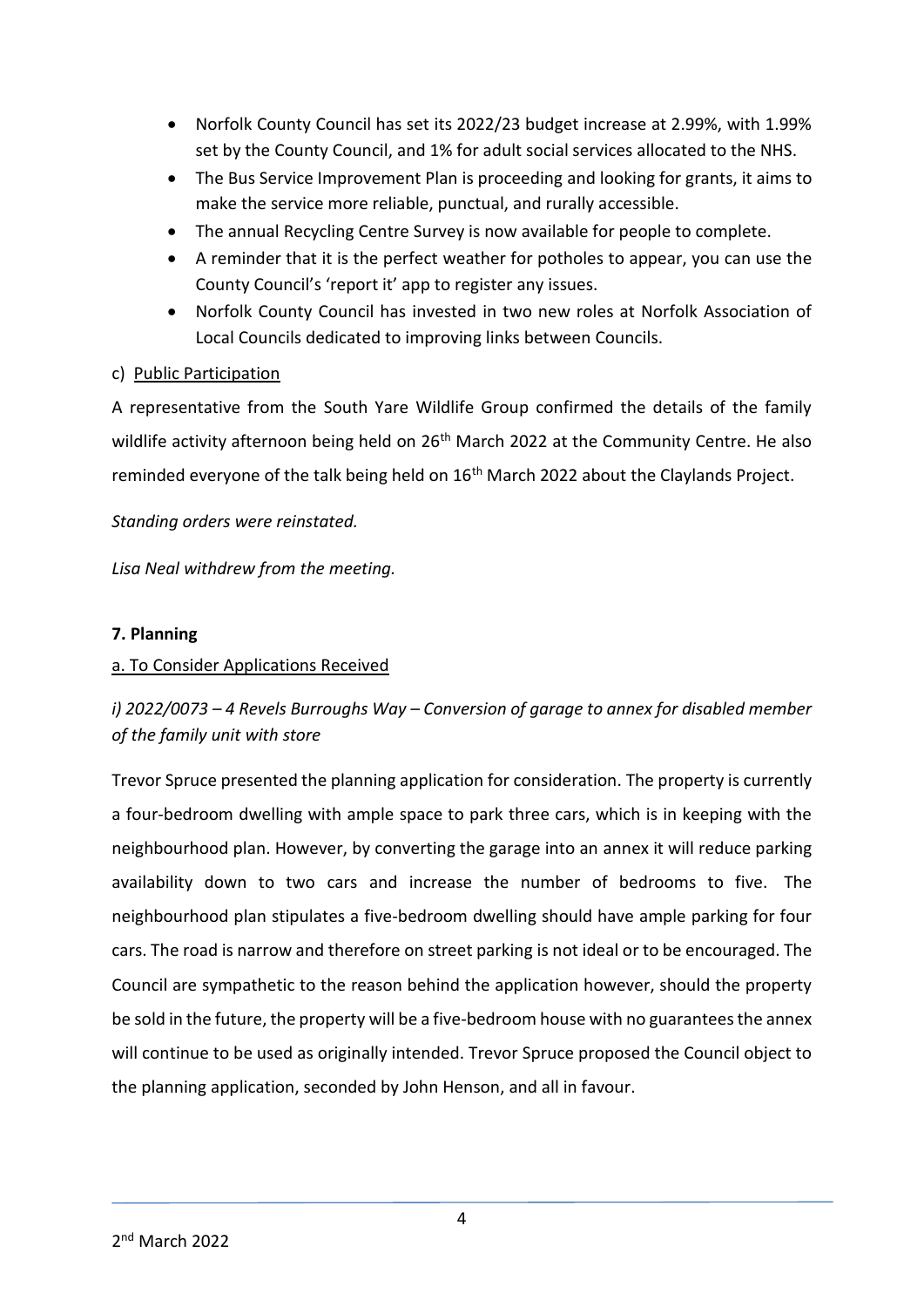## *ii) 2022/0257 – 24 Lansdowne Drive – Single storey rear conservatory*

The planning application was presented for consideration. The property is a semi-detached dwelling with the application being a proposed conservatory on the back of the property. Chris Walker proposed no objections to the application, seconded by Trevor Spruce, and all in favour.

# *iii)* 2022/0346 - Land North 1A Norwich Road – Erection of detached three-bedroom chalet *bungalow*

Trevor Spruce presented the planning application for consideration. The proposed application is for a three-bedroom dwelling with parking for three cars and a turning area. The frontage is approximately 18 metres, and infill applications are supported. John Henson stated the development was cramped and considered it over development of the plot. No objection to the application was proposed by Trevor Spruce, seconded by Chris Walker. Seven Councillor's voted in favour, one against, proposal carried. John Overton did not vote.

## b. To Note Planning Decisions

The following decisions were noted:

## **i) Approval with Conditions**

- a) 2021/2688 39 Devlin Drive Conversion of home garage to home office and store
- b) 2021/2580 Land adjacent to the Bowls Club Erection of community workshop and associated landscaping

#### **ii) Refusal**

None

*Lisa Neal Re-joined the Meeting*

#### **8. Finance**

a) To Receive Receipts, Payments and Bank Reconciliation for January 2022 The receipts, payments and bank reconciliation for January 2022 were noted by council.

## b) Accounts for Payment

## *i) To Agree Accounts for Payment*

The following payments were agreed after a proposal by Chris Walker and a second from David Hewer.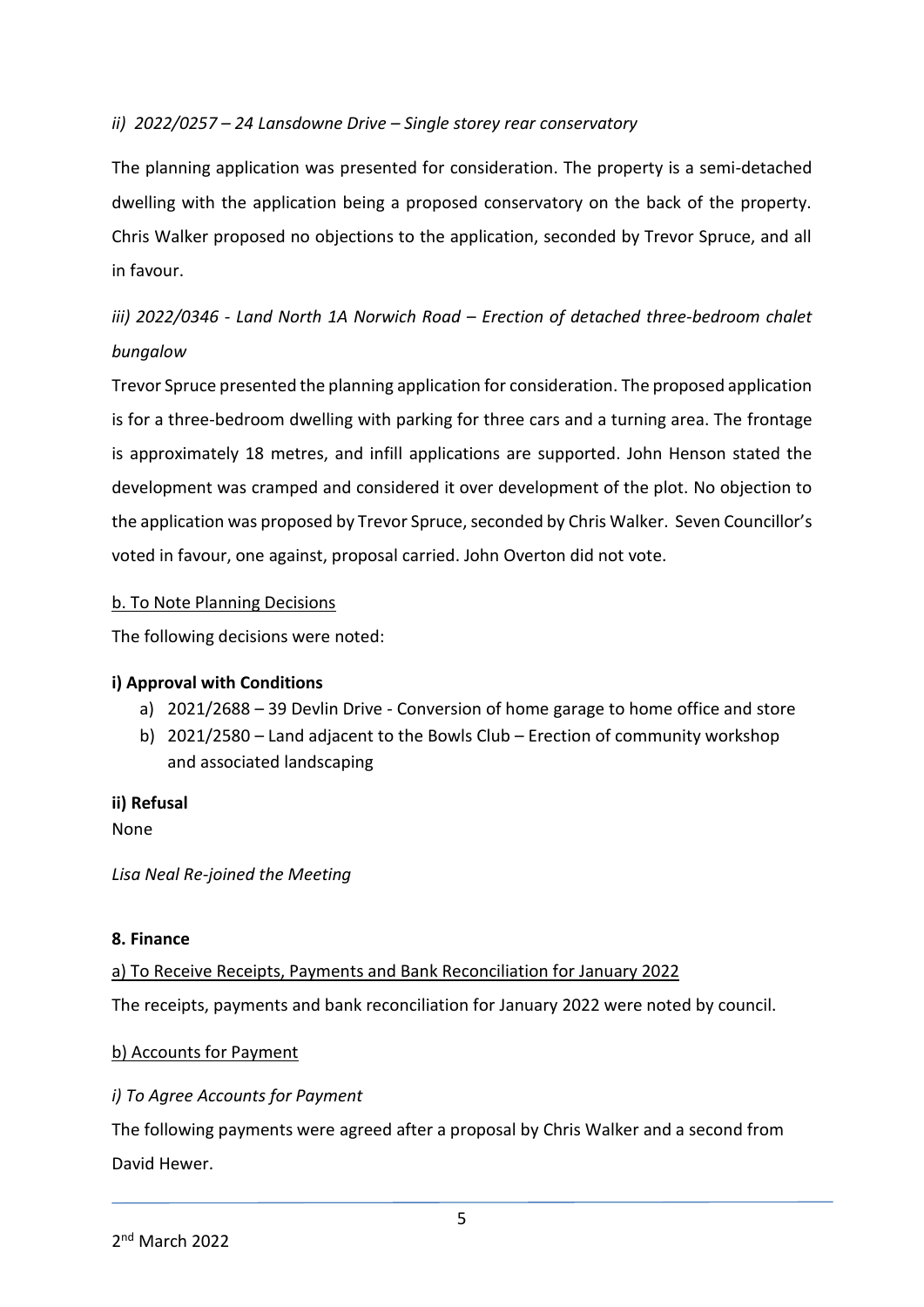| Payee                                                                             | <b>Description</b>                            | Amount    |  |
|-----------------------------------------------------------------------------------|-----------------------------------------------|-----------|--|
| Staff Salaries and other Contractual Employment Payments (including<br>£35,409.20 |                                               |           |  |
| payments to HMRC and Pension Funds)                                               |                                               |           |  |
| Easy PC                                                                           | <b>IT Equipment</b>                           | £3,699.09 |  |
| Microshade                                                                        | Hosted IT                                     | £322.50   |  |
| <b>BT</b>                                                                         | Landline, Broadband & Mobiles                 | £292.47   |  |
| <b>Total Gas &amp; Power</b>                                                      | Heat & Light                                  | £975.07   |  |
| <b>ESPO</b>                                                                       | <b>Community Centre Gas</b>                   | £318.24   |  |
| Norfolk Plumbing                                                                  | Kitchen Repairs                               | £116.59   |  |
| Parish Land Surveys                                                               | <b>Topographical Survey</b>                   | £894.00   |  |
| Dyno Rod                                                                          | <b>Annual Maintenance</b>                     | £174.00   |  |
| Archidite                                                                         | Architect Fees - Breakout Office              | £480.00   |  |
| Garden Guardian                                                                   | <b>Grounds Maintenance</b>                    | £478.00   |  |
| Veolia                                                                            | <b>Waste Removal</b>                          | £77.47    |  |
| Vortex                                                                            | <b>Grounds Maintenance</b>                    | £557.01   |  |
| <b>Yare Shipping</b>                                                              | Café Consumables                              | £219.36   |  |
| <b>Amazon For Business</b>                                                        | Café Consumables                              | £81.91    |  |
| Unity Multipay Card                                                               | Café Stock and Maintenance                    | £233.44   |  |
| <b>Squaddie Cleaning Services</b>                                                 | <b>Cleaning and Care Taker Duties</b>         | £232.50   |  |
| Pitkin & Ruddock Ltd                                                              | Annual Maintenance Contract                   | £868.80   |  |
| South Norfolk Council                                                             | Premises Alcohol License                      | £180.00   |  |
| Vantage Building Control                                                          | <b>Breakout Office - Building Regulations</b> | £780.00   |  |
| <b>Spire Cleaning Services</b>                                                    | Cleaning                                      | £178.20   |  |
| <b>DH Barnes</b>                                                                  | Topping and Hedge Trimming                    | £600.00   |  |
| South Norfolk Council                                                             | Dog Bins - Annual Fee                         | £4,114.32 |  |
| S Raney                                                                           | <b>Tree Work</b>                              | £325.00   |  |
| Viking                                                                            | Stationery                                    | £98.78    |  |
| Alcock Lee Partnership                                                            | Structural Engineer - Breakout Office         | £270.00   |  |
| Office Water Supplies Ltd                                                         | Maintenance                                   | £85.80    |  |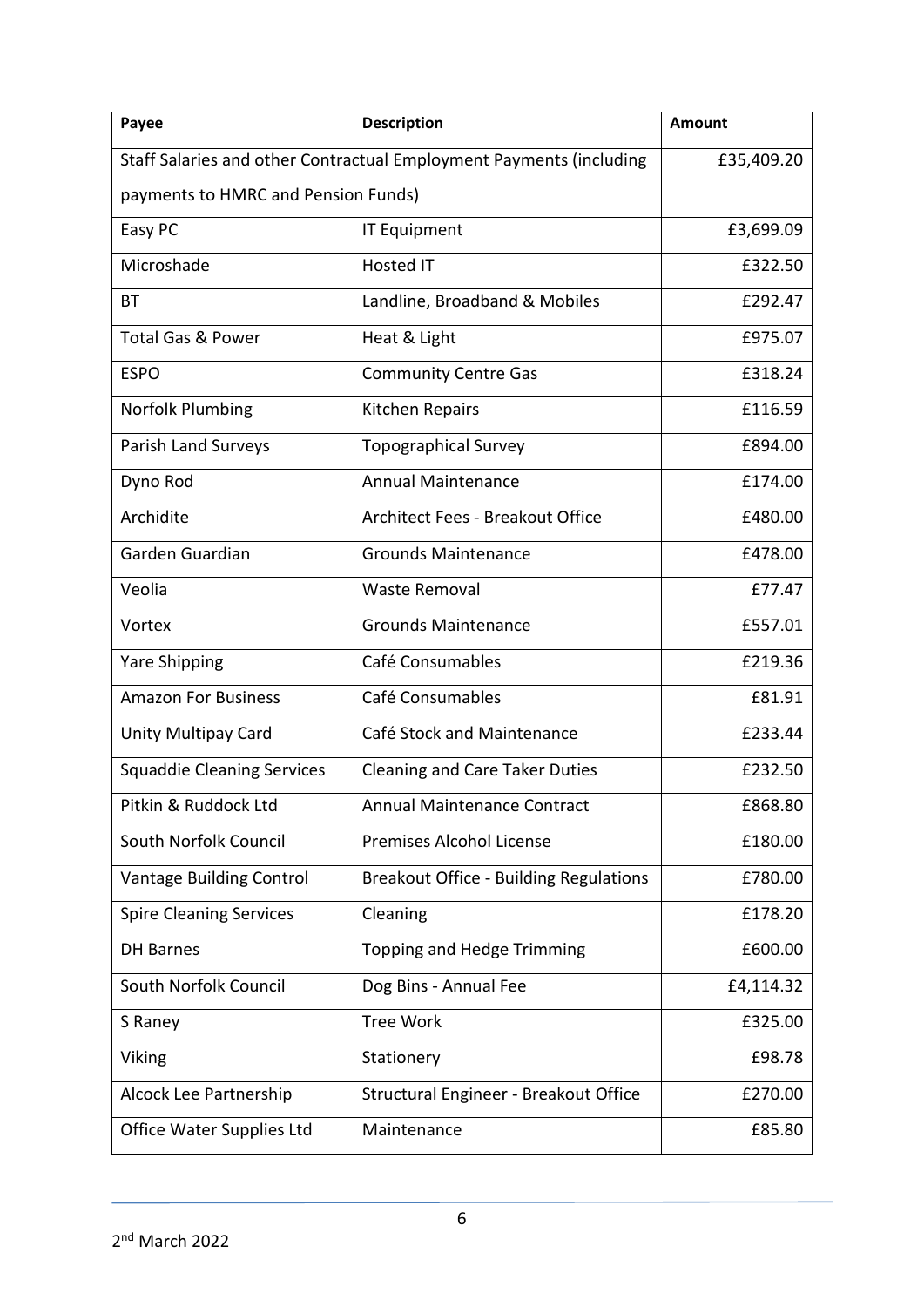| Payee | <b>Description</b> | Amount     |
|-------|--------------------|------------|
|       | <b>TOTAL</b>       | £52,061.75 |

*Trevor Spruce, John Henson and John Joyce left the room.*

*ii) To Agree Accounts for Payment (Councillors with Pecuniary Interests)*

Chris Walker proposed that the following accounts should be paid, seconded by David Hewer, and carried.

| Payee             | <b>Description</b>           | Amount    |
|-------------------|------------------------------|-----------|
| Spruce Landscapes | <b>Grounds Maintenance</b>   | £1,522.00 |
| John Henson       | Expenses - Glue              | £7.49     |
| John Joyce        | Expenses - Cllrs Recognition | £37.00    |
|                   | <b>TOTAL</b>                 | £1,566.49 |

*Trevor Spruce, John Henson and John Joyce returned to the meeting.*

c) To Agree Replacement of 8 Fan Scrolls on the Community Centre's Air Conditioning unit Following the annual maintenance of the air conditioning unit it was recommended to replace 8 fan scrolls costing £2,764 plus VAT. Lisa Neal proposed to accept the quotation, seconded by John Henson, and carried.

# d) To Review and Agree the updated Asset Register including any Additions and Disposals made within the year

Prior to the meeting Councillors were provided with a summary of the Asset Register and a list of the additions added within the 2021/22 financial year as at February 2022. Additions for the year totalled £24,875.08, and no disposals were made. Chris Walker proposed to accept the updated Asset Register, seconded by Trevor Spruce, and carried.

# e) To Review and Agree the Council's 2022/23 Insurance Renewal

Prior to the meeting Councillors were provided with copies of the Insurance Renewal Proposal and Policy Schedule. It was agreed to accept the three-year agreement with the extension option, quoted at £4,484.18. The Interim Clerk is to check the newly purchased IT equipment is covered on the quote and investigate the insurance requirements for the Bowl's Pavilion now it is to be leased to the Men's Shed. Proposed by Chris Walker, seconded by John Overton, and carried.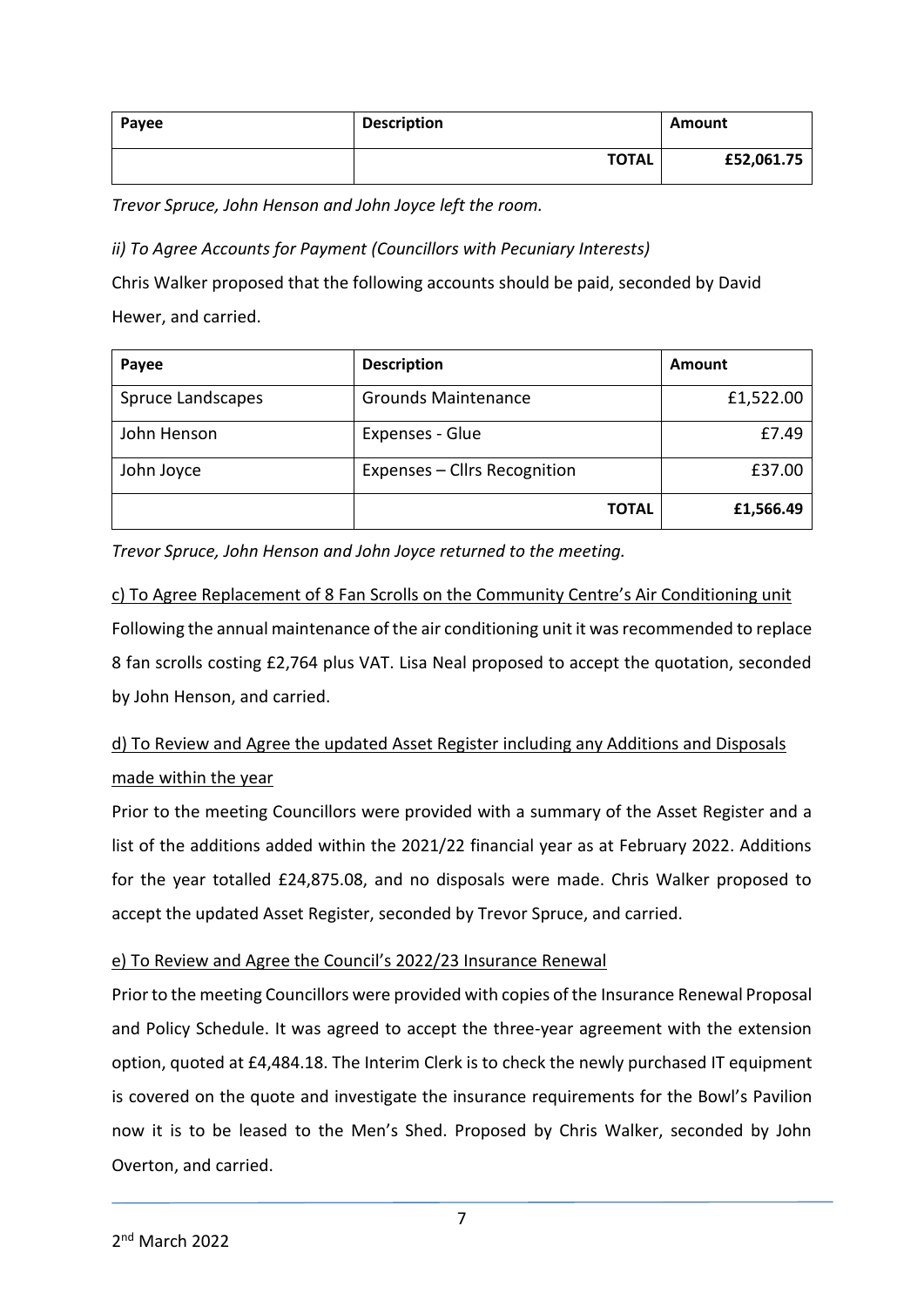## **9. To Appoint the Interim Clerk as the Council's Responsible Financial Officer**

It was agreed to appoint Jimmy Miller, Interim Clerk, as the Responsible Financial Officer. Proposed by John Joyce, seconded by Lisa Neal, and carried.

## **10. To Review and Agree the Parish Council's updated Risk Register**

Prior to the meeting Councillors were provided with a copy of the updated Risk Register. The Chairman gave thanks to the Interim Clerk and Caretaker for the work they undertook to get it up to date. David Hewer proposed to accept the updated risk register, seconded by Chris Walker, and carried.

# **11. To Review a Request Regarding the Gritting Route to Include Rectory Lane, Upgate and Hall Road**

A Parishioner request was received regarding the gritting route on Upgate. The Parish Council wrote to Norfolk County Council last year pointing out that Long Road and Rectory Lane are gritted but the section in-between is not, despite it being on a bus route and having a sharp bend. It was agreed that the Parish Council would write to them again this year requesting that it be added to the gritting route, this was proposed by Chris Walker, seconded by Carl Pitelen, and carried.

# **12. To Consider Supporting the Civility and Respect Project and the Request for an Early Day Motion for Sanctions**

Prior to the meeting Councillors were provided with information regarding the Civility and Respect Project. This was following a request from NALC and SLCC to write to the Local MP asking they back an Early Day Motion to fix a date to discuss this in the House of Commons. The Assistant Clerk provided a draft a letter, it was proposed, to note the Civility and Respect Project and to write to Richard Bacon MP, by John Henson, seconded by David Hewer, and carried.

## **13. To Consider the Electricity Supply to Men's Shed from the Pavilion**

A request from the Men' Shed, asking that the electricity supply to the new building come via the Pavilion and be recharged to them, was received. They have made enquiries with UK Power to have their own supply, however this would be a considerable amount. It was proposed to accept their request by John Joyce, seconded by John Overton, and carried.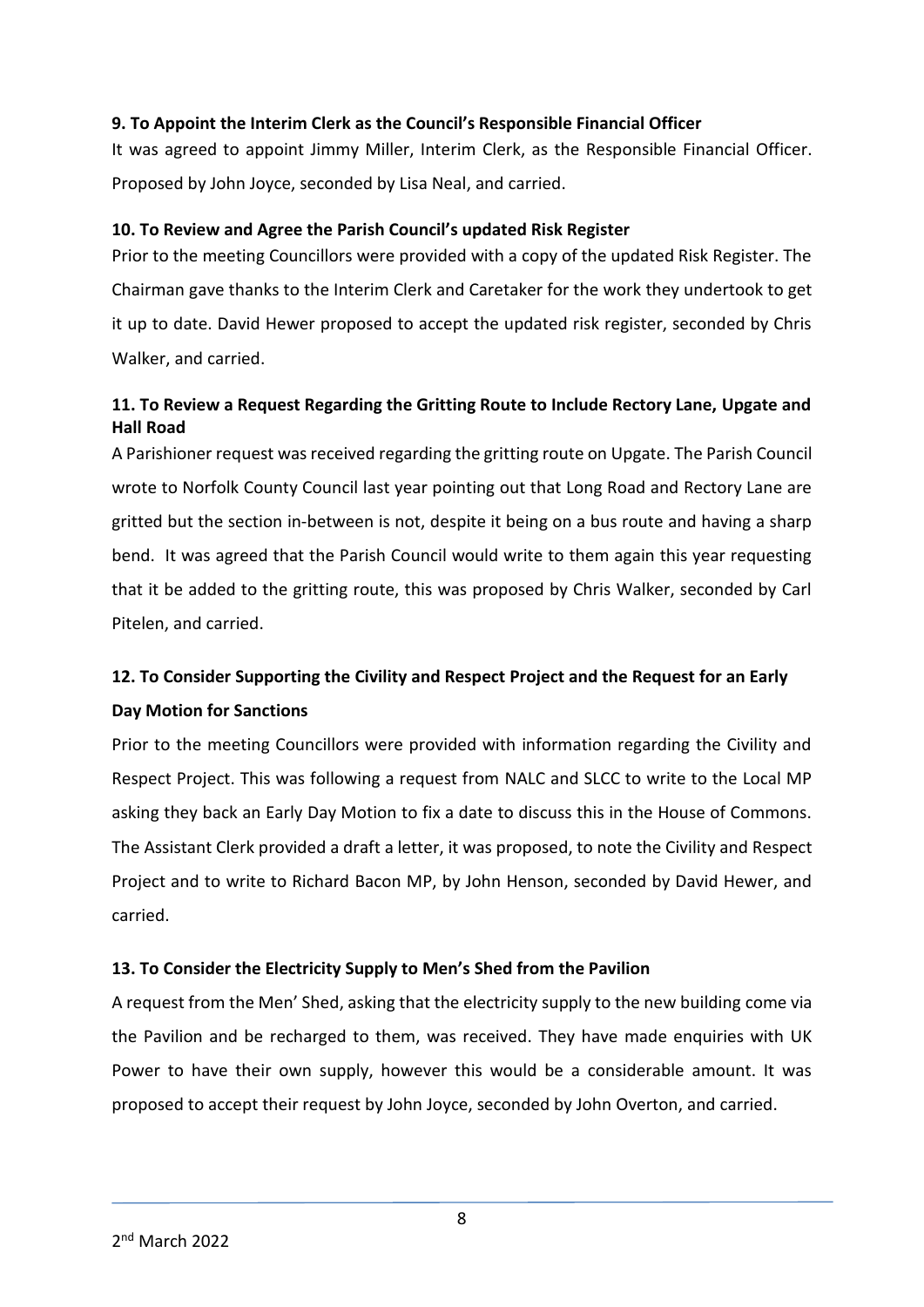## **14. To Receive Updates and Consider Recommendations from Advisory Groups**

- a) Amenities Advisory Group
	- David Hewer provided an update on the outcome of the Amenities Advisory Group with the following recommendations:
		- Norfolk Wildlife Trust (NWT) have provided the Council with Site Wildlife Management suggestions. The Amenities Advisory Group recommend NWT services are required with the woodland, new wildflower meadow, and the north pond.
		- Proposed work and quotations to remove broken branches from oak trees on the Community Land, and behind the Community Centre.
		- Proposed work and quotations to flail woodland, this work would not be actioned until the Autumn.
		- Working title naming of the Community Land as follows
			- o The New Wildflower Meadow Chet Meadow
			- o The Four Meadows Stockings Meadows
			- o The Development Land Platinum Park
		- To arrange for signs to be purchased and installed on the new access gates to the land.
		- To seek to replace the swings on Mulberry Village Green, with a view to reuse them in any future, long term scheme when replacing all the play equipment.
		- To purchase a storage container of no more than 30ft at a cost not exceeding £5,000. This will be located at the Community Centre in the top right hand corner on the grass.
		- To research the Parish Council leasing a van, to obtain options and costings including considering the option of an electric vehicle.

Proposed by David Hewer, seconded John Henson, the Amenities Advisory Group update and recommendations were accepted, all in favour.

b) Events Advisory Group

Jubilee Summer Fete / Party in the Park

Following a meeting of the Events Group it was agreed to pursue Saturday 4<sup>th</sup> June, 1-6pm for the Jubilee Summer Fete / Picnic in the Park. The Events and Bookings officer is now in the process of booking food vendors, and local community groups to take part. An initial budget of £1,000 was requested, noting that Framingham Earl Parish Council are hoping to add a further £500, and both Parish Councils will apply for the District Council grant of